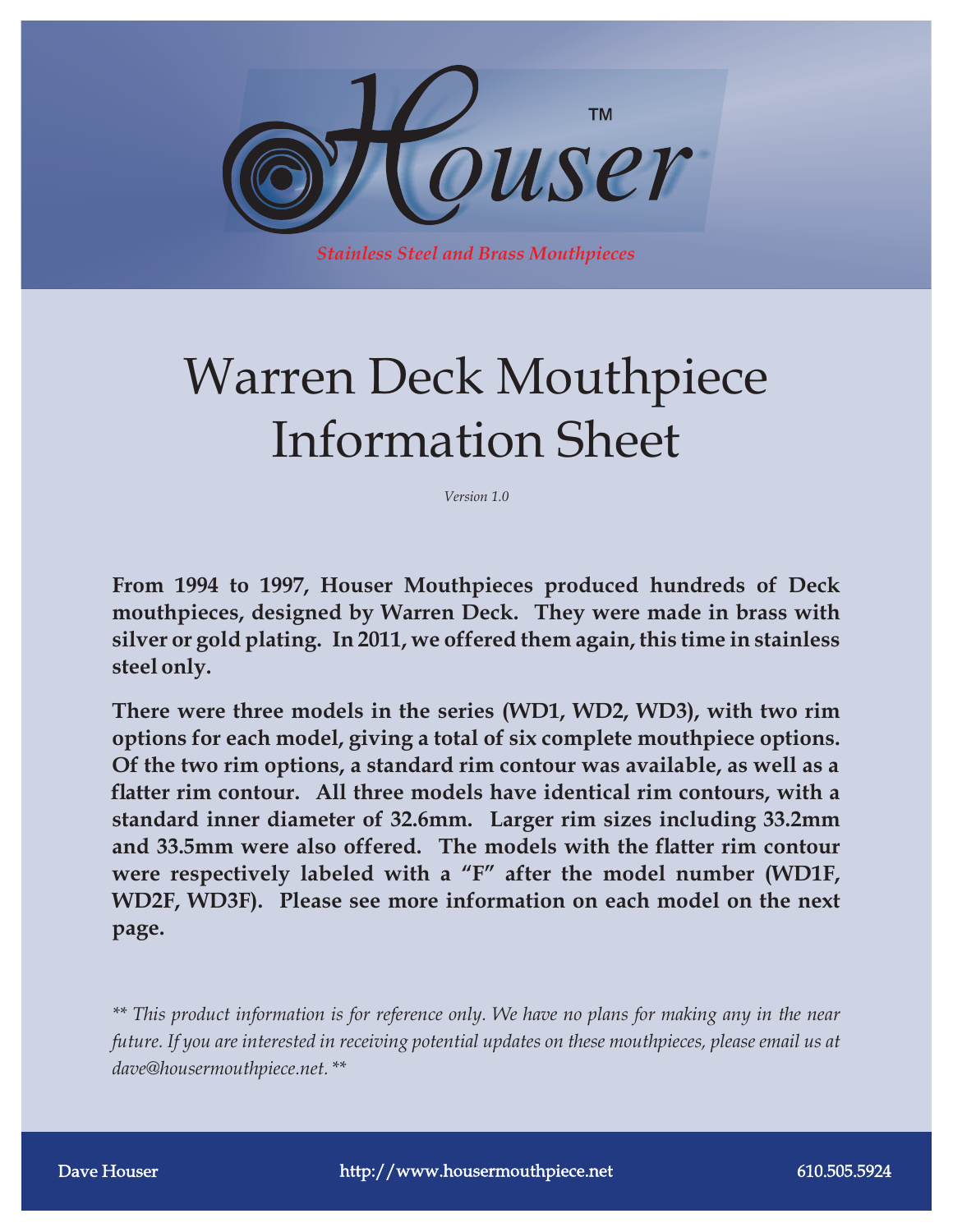#### WD 1:

- The Deck 1 rounded rim profile is identical to the Deck 2 and 3 rims.
- · Rim Size Options: 32.6 mm STD, 33.2 mm, and 33.5 mm
- Features a conical Helleberg style cup, identical to the Deck 2. Of the 3 models, it has the smallest bore size.
- · Bore Size: 0.323 in / 8.2 mm
- A larger bore option offers slightly less resistance.
- · Works well for quintet or F tuba applications.

## WD 1F:

- The Deck 1F flatter rim profile is identical to the Deck 2F and 3F rims.
- · Rim Size Options: 32.6 mm STD, 33.2 mm, and 33.5 mm
- · Features a conical Helleberg style cup, identical to the Deck 2F. Of the 3 models, it has the smallest bore size.
- · Bore Size: 0.323 in / 8.2 mm
- A larger bore option offers slightly less resistance.
- · Works well for quintet or F tuba applications.

## $WD 2:$

- The Deck 2 rounded rim profile is identical to the Deck 1 and 3 rims.
- · Rim Size Options: 32.6 mm STD, 33.2 mm, and 33.5 mm
- · Features a conical Helleberg style cup, identical to the Deck 1.
- · Bore Size: 0.375 in / 9.52 mm
- The bore size is very large for this style mouthpiece. We recommend starting with a Deck 1 and have it bored out incrementally, if you wish to lower the resistance. If you have an original Deck 2 and like it, this is the right option for you.

## WD 2F:

- The Deck 2F flatter rim profile is identical to the Deck 1F and 3F rims.
- · Rim Size Options: 32.6 mm STD, 33.2 mm, and 33.5 mm
- · Features a conical Helleberg style cup, identical to the Deck 1F.
- · Bore Size: 0.375 in / 9.52 mm
- The bore size is very large for this style mouthpiece. We recommend starting with a Deck 1F and have it bored out incrementally, if you wish to lower the resistance. If you have an original Deck 2F and like it, this is the right option for you.